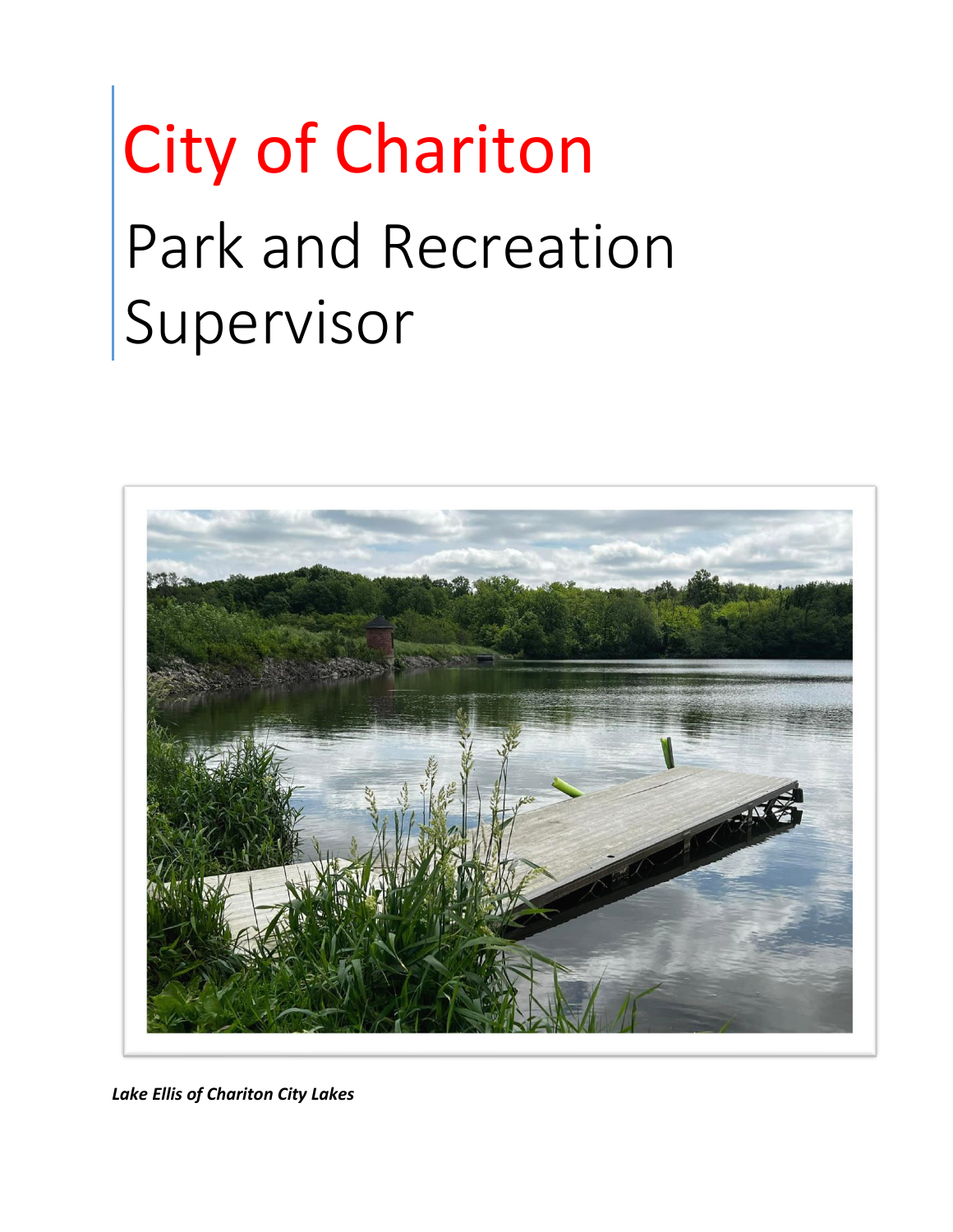# **Welcome to the City of Chariton!**

Located in South-Central Iowa with the population of 4,180, Chariton is a community where residents have a lot of community spirit- Go Chargers! It's a place that many generations have called home and is a safe community to raise a family. Just as every smaller community, we

desire to make the quality of life for our residents to improve in areas from housing, employment, retail, and activities.

The Chariton Park and Recreation Department plays a major role in the quality of life for activities and facilities for residents. The city operates and maintains nine parks in the city limits. Along with parks, the city owns and operates the Vredenburg-Chariton Family Aquatic Center, which has one water slide, a zero-depth activity area, and two diving boards.

The Chariton Community Center is a joint effort of the City and Chariton School District, which also holds Johnson Auditorium. The city operates the Community Center with open gym hours, rental rooms, and activities.



The Chariton City Lakes, which are called Lake Ellis and

Morris are for fishing and other recreational uses. The Lakes are the past water resource for the community and have held records in the State of Iowa for fishing.

The city also has an 18-hole disc golf course at Northwest Park. The course was a community effort of residents interested in disc golf, Chariton Rotary, and Johnson Machine Works. Disc golf tournaments are held each year with our local group coordinating and the city assisting with the events for participants from all over Midwest!



Park and Recreation also provides programing for youth and adults in the community and surrounding areas of Lucas County. Currently, we provide youth soccer, youth flag football, youth basketball, youth volleyball clinics with the Chariton Volleyball Club, adult intramural activities of basketball and volleyball, aerobic classes, open gym activities for youth in the summer and during school breaks and participate in community activities.

The community desires for more programing

that is just not physical activities, but opportunities that can enhance the quality of life in Chariton.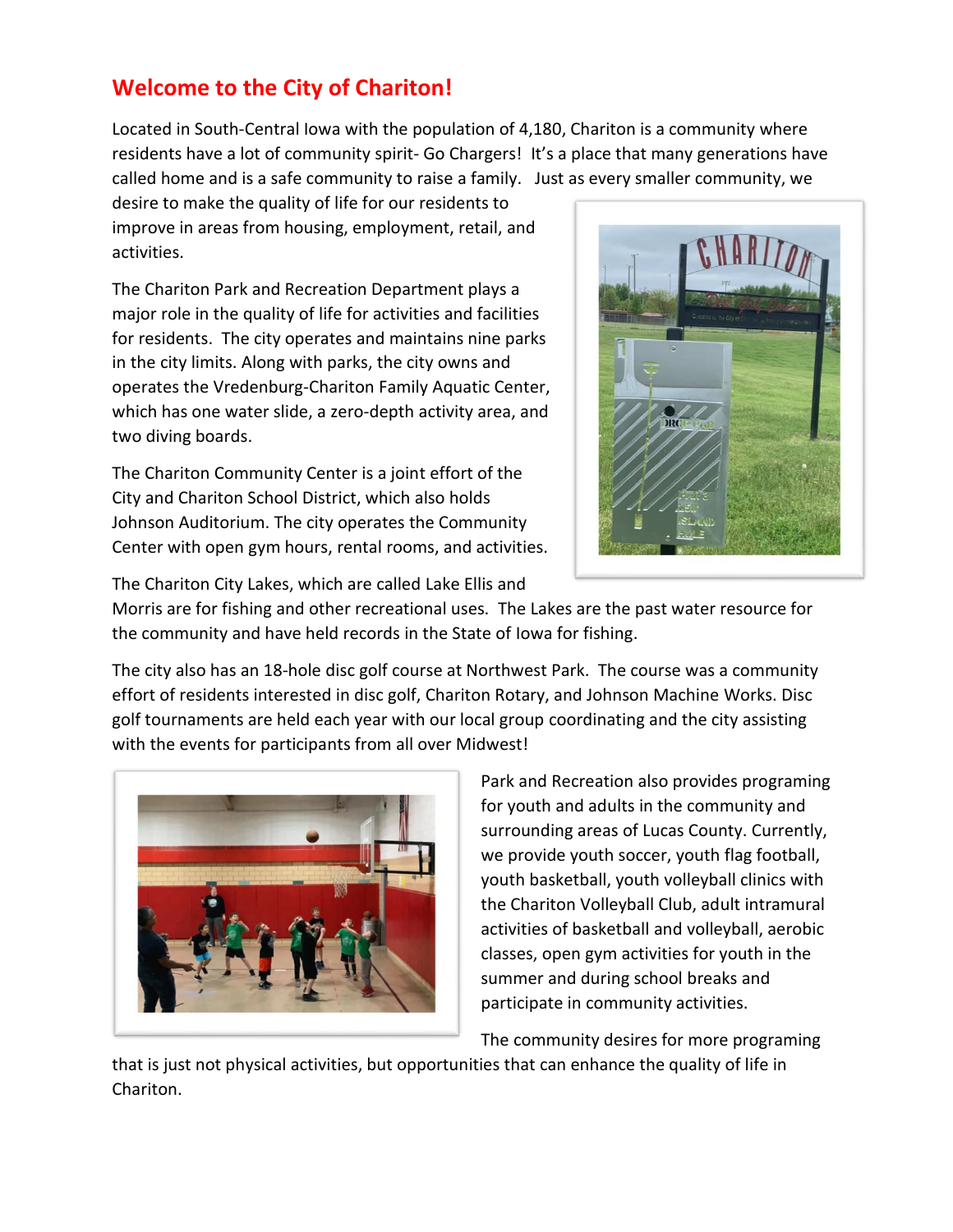# **Upcoming Projects:**

Currently, the city is constructing a splash pad that is valued at \$500,000.00 during the summer of 2022. The splash pad was a community effort with the SPLASH Youth Leadership Group, the City of Chariton, and community support. Approximately \$385,000.00 came from grants written by the city, \$100,000.00 in donations, and the rest from the City of Chariton.



A master plan was developed in 2021 for Yocom Park, which will be a focus in the upcoming five years for planning and developing of the \$1.5 million plan. A large fundraising effort and grants will need to be secured with this project.

The Chariton City Lakes are also a point of focus for development for the upcoming 10 years. New boat ramps, trails, camping, and other opportunities to be developed in the future are in the planning stages.

All projects are worked on between the Chariton Park and Recreation Advisory Board and the

Chariton City Lakes Advisory Commission, and with the city manager. The Chariton City Council has final approval of all projects. The park and recreation supervisor plays an important role in planning and operations of facilities development.

# **Park and Recreation Supervisor Announcement:**

The City of Chariton, Iowa is seeking qualified applicants for the position of Recreation Supervisor for the Chariton's Park and Recreation Department. This position works closely with the city manager to plan and implement programing, park facilities, and daily operations of the City's Aquatic Center, and Community Center.

The candidate selected will need to have strong communication and organizational skills to create and maintain programing in the City's park and recreation programs. This is a hands-on supervisory position that has much potential to grow programing opportunities. A bachelor's degree or work experience in park and recreation, communications, planning, public administration, and other field experiences or experience is required. Work experiences in organizing aquatics, sports programing, and other community activities is highly desired. Possession of or the ability to obtain Certified Pool Operator, Water Safety Instructor, and Lifeguard Instructor Certification is a must. A clean driving record and the ability to drive a city owned vehicle.

The City of Chariton is an EOE and offers an excellent benefit package to employees. Salary will be based on experience and ranges between \$37,000.00 - \$41,000.00. Interested applicants will need to send a cover letter, resume, three references, and an example of their writing abilities to the [citymanager@iowatelecom.net](mailto:citymanager@iowatelecom.net) or mail to City of Chariton, Attention City Manager, 115 S. Main Street, Chariton, Iowa. *All applications for the position are due by July 15, 2022, at 4:30 PM.*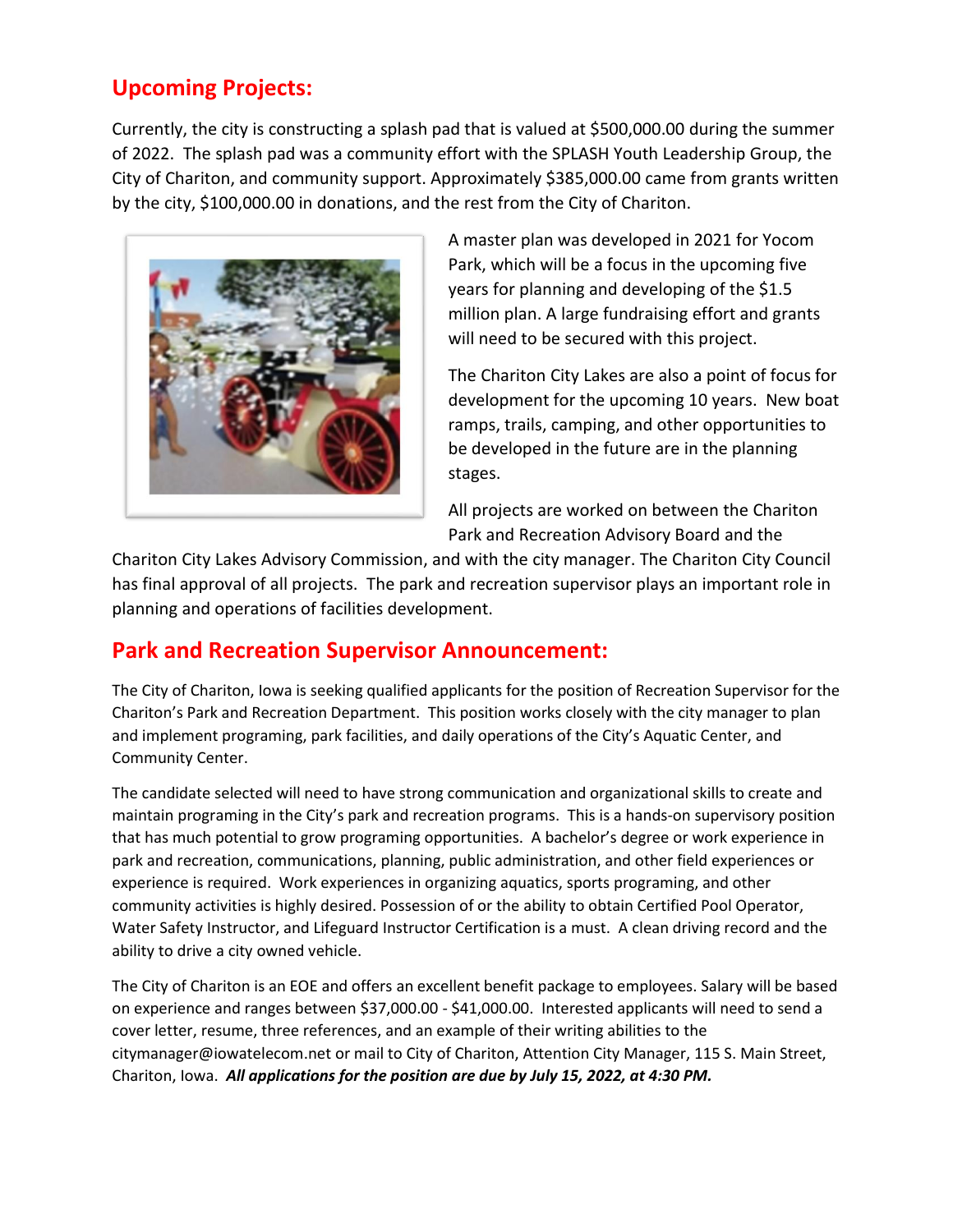#### **CITY OF CHARITON, IOWA**

### **POSITION DESCRIPTION: RECREATION SUPERVISOR**

#### **NATURE OF WORK**

This position is responsible for the oversight and operations of the community center, aquatic center, and recreation programs. Directly supervises staff in the areas of swimming pool, aquatic center, and community center. Works jointly with the city manager, park and recreation advisory board, and city council in planning for parks and recreational activities in the City of Chariton. This position reports to the city manager.

#### **ILLUSTRATIVE EXAMPLES OF WORK**

- Supervises staff in all areas of operation within the Recreation Department- recreational programming, aquatic center, and community center.
- Manage all programs (both in-house and contracted) provided by the Parks and Recreation Department.
- Creates programs that will give both youth and adults an opportunity to participate.
- Provides budget justification to the city manager for use in decision making regarding all operations within the department.
- Works jointly with the city manager on projects such as planning, programing, and other needs as they arise.
- Performs other duties as assigned.

# **DESIRABLE KNOWLEDGE, ABILITIES, AND SKILLS**

- Considerable knowledge of the management of parks and recreation facilities.
- Considerable knowledge in parks and recreation programs.
- Ability to supervise staff in a variety of operational settings.
- Experience operating aquatics centers and community centers.
- Strong communication skills in both oral and written formats.

#### **DESIRABLE TRAINING AND EXPERIENCE**

Bachelor's degree or work experience in Parks and Recreation Management, Public Administration, Planning, or experiences is preferred.

Certified Pool Operator preferred. (Must obtain within the first six months of employment.)

Additional aquatics certifications preferred.

Must possess and maintain a valid driver's license. (Will have their own city vehicle to drive.)